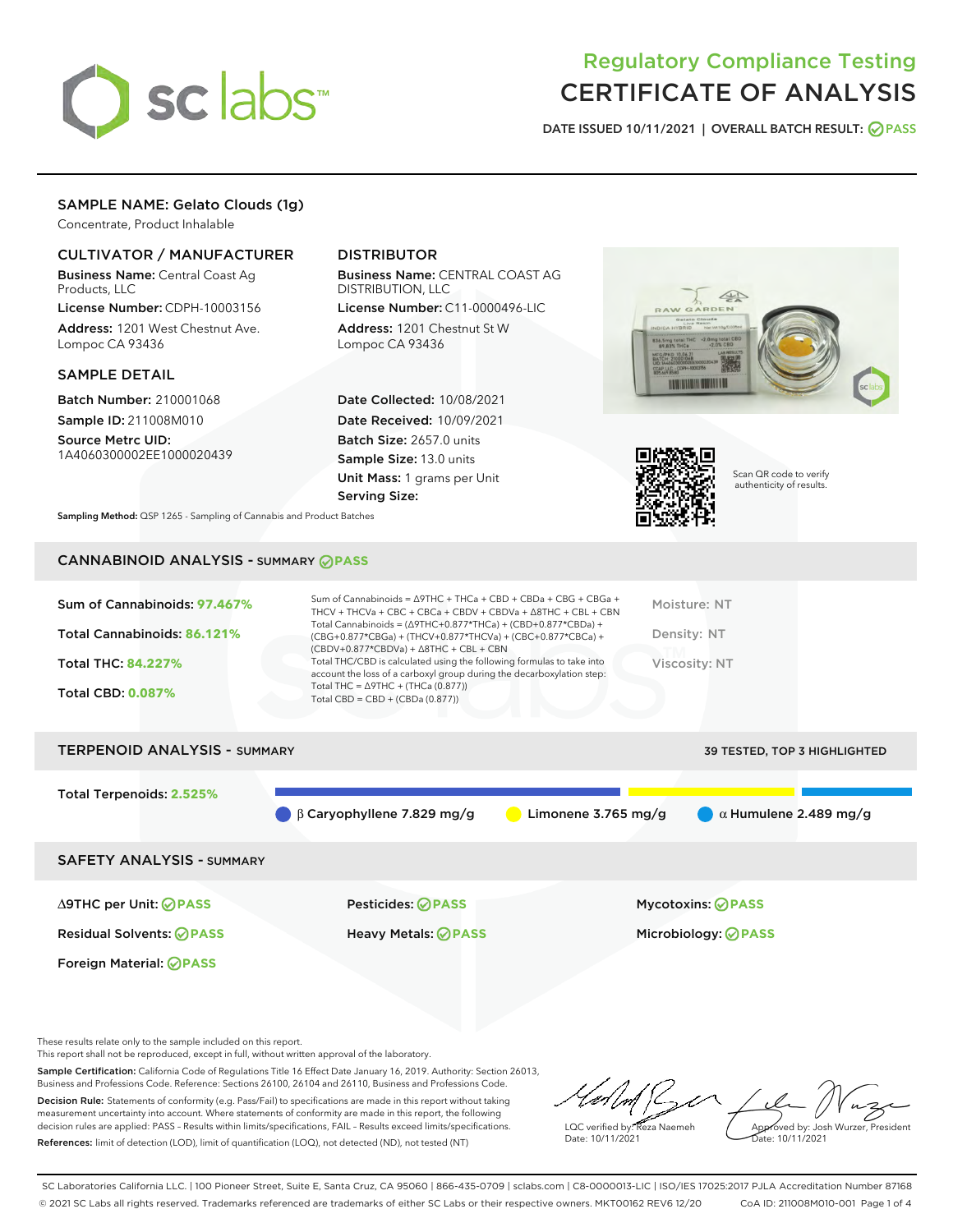



GELATO CLOUDS (1G) | DATE ISSUED 10/11/2021 | OVERALL BATCH RESULT: ○ PASS

#### CANNABINOID TEST RESULTS - 10/10/2021 2 PASS

Tested by high-performance liquid chromatography with diode-array detection (HPLC-DAD). **Method:** QSP 1157 - Analysis of Cannabinoids by HPLC-DAD

#### TOTAL CANNABINOIDS: **86.121%**

Total Cannabinoids (Total THC) + (Total CBD) + (Total CBG) + (Total THCV) + (Total CBC) + (Total CBDV) + ∆8THC + CBL + CBN

TOTAL THC: **84.227%** Total THC (∆9THC+0.877\*THCa)

TOTAL CBD: **0.087%**

Total CBD (CBD+0.877\*CBDa)

TOTAL CBG: 1.01% Total CBG (CBG+0.877\*CBGa)

TOTAL THCV: 0.222% Total THCV (THCV+0.877\*THCVa)

TOTAL CBC: 0.575% Total CBC (CBC+0.877\*CBCa)

TOTAL CBDV: ND Total CBDV (CBDV+0.877\*CBDVa)

| <b>COMPOUND</b>            | LOD/LOQ<br>(mg/g) | <b>MEASUREMENT</b><br><b>UNCERTAINTY</b><br>mg/g | <b>RESULT</b><br>(mg/g) | <b>RESULT</b><br>(% ) |
|----------------------------|-------------------|--------------------------------------------------|-------------------------|-----------------------|
| <b>THCa</b>                | 0.05/0.14         | ±23.222                                          | 903.59                  | 90.359                |
| <b>A9THC</b>               | 0.06 / 0.26       | ±1.714                                           | 49.82                   | 4.982                 |
| <b>CBGa</b>                | 0.1 / 0.2         | ±0.50                                            | 9.6                     | 0.96                  |
| <b>CBCa</b>                | 0.07/0.28         | ±0.282                                           | 5.76                    | 0.576                 |
| <b>THCVa</b>               | 0.07 / 0.20       | ±0.121                                           | 2.53                    | 0.253                 |
| <b>CBG</b>                 | 0.06/0.19         | ±0.066                                           | 1.68                    | 0.168                 |
| <b>CBDa</b>                | 0.02 / 0.19       | ±0.029                                           | 0.99                    | 0.099                 |
| <b>CBC</b>                 | 0.2 / 0.5         | ±0.02                                            | 0.7                     | 0.07                  |
| A8THC                      | 0.1/0.4           | N/A                                              | <b>ND</b>               | <b>ND</b>             |
| <b>THCV</b>                | 0.1/0.2           | N/A                                              | <b>ND</b>               | <b>ND</b>             |
| <b>CBD</b>                 | 0.07/0.29         | N/A                                              | <b>ND</b>               | <b>ND</b>             |
| <b>CBDV</b>                | 0.04 / 0.15       | N/A                                              | <b>ND</b>               | <b>ND</b>             |
| <b>CBDVa</b>               | 0.03/0.53         | N/A                                              | <b>ND</b>               | <b>ND</b>             |
| <b>CBL</b>                 | 0.06 / 0.24       | N/A                                              | <b>ND</b>               | <b>ND</b>             |
| <b>CBN</b>                 | 0.1/0.3           | N/A                                              | <b>ND</b>               | <b>ND</b>             |
| <b>SUM OF CANNABINOIDS</b> |                   |                                                  | 974.67 mg/g             | 97.467%               |

#### **UNIT MASS: 1 grams per Unit**

| ∆9THC per Unit                                                                            | 1120 per-package limit | 49.82 mg/unit<br><b>PASS</b> |  |  |  |
|-------------------------------------------------------------------------------------------|------------------------|------------------------------|--|--|--|
| <b>Total THC per Unit</b>                                                                 |                        | 842.27 mg/unit               |  |  |  |
| <b>CBD per Unit</b>                                                                       |                        | <b>ND</b>                    |  |  |  |
| <b>Total CBD per Unit</b>                                                                 |                        | $0.87$ mg/unit               |  |  |  |
| Sum of Cannabinoids<br>per Unit                                                           |                        | 974.67 mg/unit               |  |  |  |
| <b>Total Cannabinoids</b><br>per Unit                                                     |                        | 861.21 mg/unit               |  |  |  |
| <b>MOISTURE TEST RESULT</b><br><b>DENSITY TEST RESULT</b><br><b>VISCOSITY TEST RESULT</b> |                        |                              |  |  |  |

Not Tested

Not Tested

Not Tested

#### TERPENOID TEST RESULTS - 10/11/2021

Terpene analysis utilizing gas chromatography-flame ionization detection (GC-FID). **Method:** QSP 1192 - Analysis of Terpenoids by GC-FID

| <b>COMPOUND</b>         | LOD/LOQ<br>(mg/g) | <b>MEASUREMENT</b><br><b>UNCERTAINTY</b><br>mg/g | <b>RESULT</b><br>(mg/g)                         | <b>RESULT</b><br>(%) |
|-------------------------|-------------------|--------------------------------------------------|-------------------------------------------------|----------------------|
| $\beta$ Caryophyllene   | 0.004 / 0.012     | ±0.2787                                          | 7.829                                           | 0.7829               |
| Limonene                | 0.005 / 0.016     | ±0.0538                                          | 3.765                                           | 0.3765               |
| $\alpha$ Humulene       | 0.009/0.029       | ±0.0799                                          | 2.489                                           | 0.2489               |
| <b>Myrcene</b>          | 0.008 / 0.025     | ±0.0304                                          | 2.357                                           | 0.2357               |
| Linalool                | 0.009 / 0.032     | ±0.0662                                          | 1.742                                           | 0.1742               |
| trans-β-Farnesene       | 0.008 / 0.025     | ±0.0402                                          | 1.131                                           | 0.1131               |
| <b>Terpineol</b>        | 0.016 / 0.055     | ±0.0502                                          | 0.818                                           | 0.0818               |
| Guaiol                  | 0.009 / 0.030     | ±0.0335                                          | 0.710                                           | 0.0710               |
| Fenchol                 | 0.010 / 0.034     | ±0.0268                                          | 0.692                                           | 0.0692               |
| Ocimene                 | 0.011 / 0.038     | ±0.0209                                          | 0.651                                           | 0.0651               |
| $\alpha$ Bisabolol      | 0.008 / 0.026     | ±0.0326                                          | 0.611                                           | 0.0611               |
| $\beta$ Pinene          | 0.004 / 0.014     | ±0.0056                                          | 0.488                                           | 0.0488               |
| $\alpha$ Pinene         | 0.005 / 0.017     | ±0.0036                                          | 0.415                                           | 0.0415               |
| Valencene               | 0.009 / 0.030     | ±0.0220                                          | 0.319                                           | 0.0319               |
| Caryophyllene<br>Oxide  | 0.010 / 0.033     | ±0.0128                                          | 0.279                                           | 0.0279               |
| Nerolidol               | 0.009 / 0.028     | ±0.0170                                          | 0.271                                           | 0.0271               |
| Borneol                 | 0.005 / 0.016     | ±0.0073                                          | 0.174                                           | 0.0174               |
| Terpinolene             | 0.008 / 0.026     | ±0.0027                                          | 0.130                                           | 0.0130               |
| Citronellol             | 0.003 / 0.010     | ±0.0047                                          | 0.096                                           | 0.0096               |
| Fenchone                | 0.009 / 0.028     | ±0.0021                                          | 0.072                                           | 0.0072               |
| Camphene                | 0.005 / 0.015     | ±0.0007                                          | 0.059                                           | 0.0059               |
| <b>Geranyl Acetate</b>  | 0.004 / 0.014     | ±0.0020                                          | 0.047                                           | 0.0047               |
| Sabinene Hydrate        | 0.006 / 0.022     | ±0.0015                                          | 0.038                                           | 0.0038               |
| Geraniol                | 0.002 / 0.007     | ±0.0013                                          | 0.030                                           | 0.0030               |
| Sabinene                | 0.004 / 0.014     | ±0.0003                                          | 0.022                                           | 0.0022               |
| Nerol                   | 0.003 / 0.011     | ±0.0007                                          | 0.015                                           | 0.0015               |
| 3 Carene                | 0.005 / 0.018     | N/A                                              | <loq< th=""><th><loq< th=""></loq<></th></loq<> | <loq< th=""></loq<>  |
| Eucalyptol              | 0.006 / 0.018     | N/A                                              | <loq< th=""><th><loq< th=""></loq<></th></loq<> | <loq< th=""></loq<>  |
| $\gamma$ Terpinene      | 0.006 / 0.018     | N/A                                              | <loq< th=""><th><loq< th=""></loq<></th></loq<> | <loq< th=""></loq<>  |
| Cedrol                  | 0.008 / 0.027     | N/A                                              | <loq< th=""><th><loq< th=""></loq<></th></loq<> | <loq< th=""></loq<>  |
| $\alpha$ Phellandrene   | 0.006 / 0.020     | N/A                                              | ND                                              | ND                   |
| $\alpha$ Terpinene      | 0.005 / 0.017     | N/A                                              | <b>ND</b>                                       | <b>ND</b>            |
| p-Cymene                | 0.005 / 0.016     | N/A                                              | <b>ND</b>                                       | <b>ND</b>            |
| (-)-Isopulegol          | 0.005 / 0.016     | N/A                                              | ND                                              | ND                   |
| Camphor                 | 0.006 / 0.019     | N/A                                              | <b>ND</b>                                       | ND                   |
| Isoborneol              | 0.004 / 0.012     | N/A                                              | <b>ND</b>                                       | <b>ND</b>            |
| Menthol                 | 0.008 / 0.025     | N/A                                              | ND                                              | <b>ND</b>            |
| R-(+)-Pulegone          | 0.003 / 0.011     | N/A                                              | <b>ND</b>                                       | ND                   |
| $\alpha$ Cedrene        | 0.005 / 0.016     | N/A                                              | <b>ND</b>                                       | ND                   |
| <b>TOTAL TERPENOIDS</b> |                   |                                                  | 25.250 mg/g                                     | 2.525%               |

SC Laboratories California LLC. | 100 Pioneer Street, Suite E, Santa Cruz, CA 95060 | 866-435-0709 | sclabs.com | C8-0000013-LIC | ISO/IES 17025:2017 PJLA Accreditation Number 87168 © 2021 SC Labs all rights reserved. Trademarks referenced are trademarks of either SC Labs or their respective owners. MKT00162 REV6 12/20 CoA ID: 211008M010-001 Page 2 of 4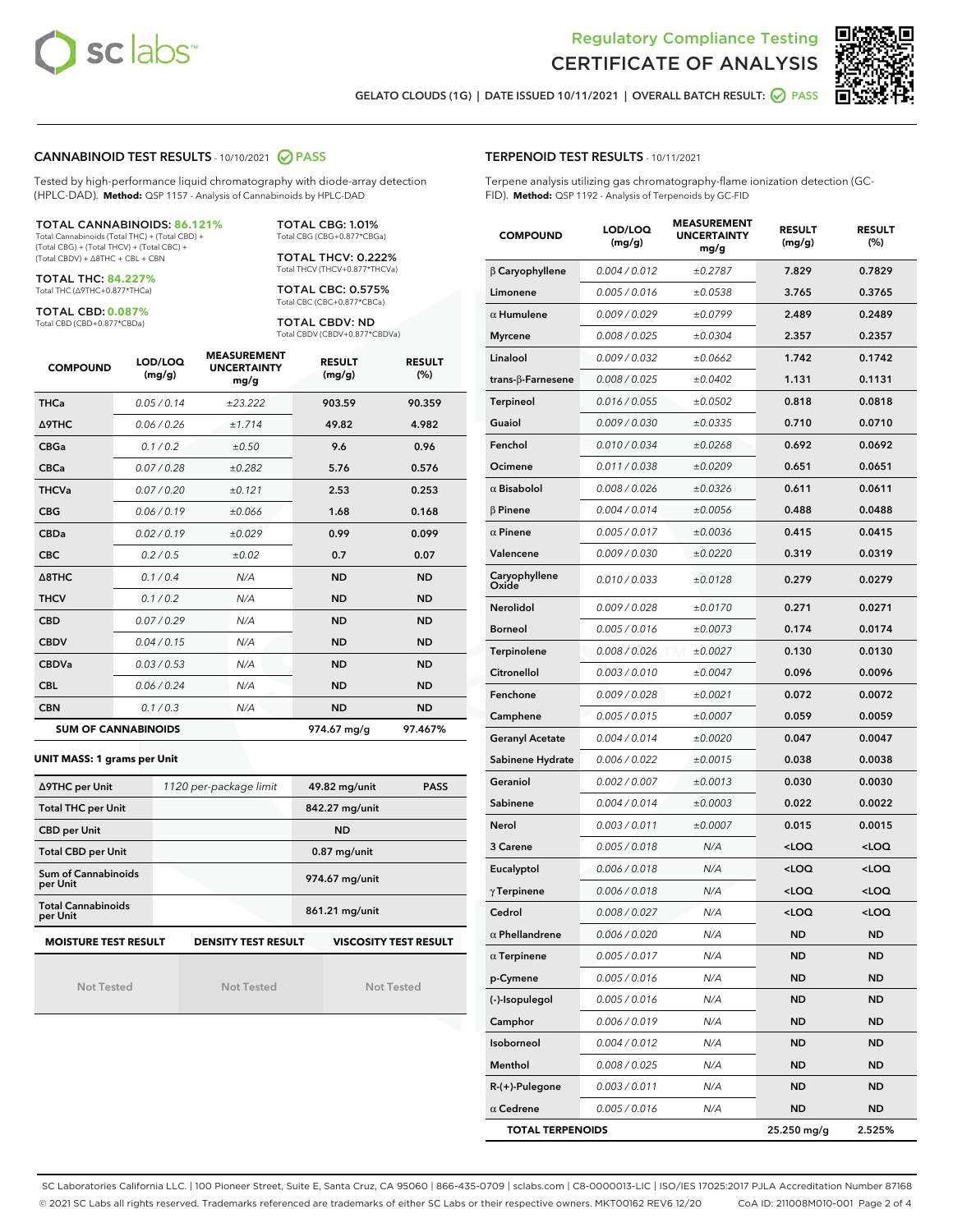



GELATO CLOUDS (1G) | DATE ISSUED 10/11/2021 | OVERALL BATCH RESULT:  $\bigcirc$  PASS

## CATEGORY 1 PESTICIDE TEST RESULTS - 10/10/2021 2 PASS

Pesticide and plant growth regulator analysis utilizing high-performance liquid chromatography-mass spectrometry (HPLC-MS) or gas chromatography-mass spectrometry (GC-MS). \*GC-MS utilized where indicated. **Method:** QSP 1212 - Analysis of Pesticides and Mycotoxins by LC-MS or QSP 1213 - Analysis of Pesticides by GC-MS

| <b>Aldicarb</b><br>0.03 / 0.08<br><b>ND</b><br>$\ge$ LOD<br>N/A<br><b>PASS</b><br>Carbofuran<br>0.02/0.05<br>$\ge$ LOD<br>N/A<br><b>ND</b><br><b>PASS</b><br>Chlordane*<br>0.03 / 0.08<br><b>ND</b><br>$>$ LOD<br>N/A<br><b>PASS</b><br>0.03/0.10<br><b>ND</b><br><b>PASS</b><br>Chlorfenapyr*<br>$\ge$ LOD<br>N/A<br>0.02 / 0.06<br>N/A<br><b>ND</b><br><b>PASS</b><br>Chlorpyrifos<br>$\ge$ LOD<br>0.02 / 0.07<br>N/A<br><b>ND</b><br><b>PASS</b><br>Coumaphos<br>$>$ LOD<br><b>Daminozide</b><br>0.02 / 0.07<br>$\ge$ LOD<br>N/A<br><b>ND</b><br><b>PASS</b><br><b>DDVP</b><br>0.03/0.09<br>$\ge$ LOD<br>N/A<br><b>ND</b><br><b>PASS</b><br>(Dichlorvos)<br>Dimethoate<br><b>ND</b><br><b>PASS</b><br>0.03 / 0.08<br>$>$ LOD<br>N/A<br>0.03/0.10<br>Ethoprop(hos)<br>$\ge$ LOD<br>N/A<br><b>ND</b><br><b>PASS</b><br>0.02/0.06<br>$\ge$ LOD<br>N/A<br><b>ND</b><br><b>PASS</b><br>Etofenprox<br>Fenoxycarb<br>0.03 / 0.08<br>$>$ LOD<br>N/A<br><b>ND</b><br><b>PASS</b><br>0.03 / 0.08<br><b>ND</b><br><b>PASS</b><br>Fipronil<br>$\ge$ LOD<br>N/A<br>Imazalil<br>0.02 / 0.06<br>$>$ LOD<br>N/A<br><b>ND</b><br><b>PASS</b><br>0.02 / 0.07<br>Methiocarb<br>N/A<br><b>ND</b><br>$>$ LOD<br><b>PASS</b><br>Methyl<br>0.03/0.10<br>$\ge$ LOD<br>N/A<br><b>ND</b><br><b>PASS</b><br>parathion<br>0.03/0.09<br>$\ge$ LOD<br>N/A<br><b>ND</b><br><b>PASS</b><br><b>Mevinphos</b><br>Paclobutrazol<br>0.02 / 0.05<br>$\ge$ LOD<br>N/A<br><b>ND</b><br><b>PASS</b><br>0.03/0.09<br>N/A<br>$\ge$ LOD<br><b>ND</b><br><b>PASS</b><br>Propoxur<br>0.03 / 0.08<br><b>ND</b><br><b>PASS</b><br>Spiroxamine<br>$\ge$ LOD<br>N/A<br><b>PASS</b><br>Thiacloprid<br>0.03/0.10<br>$\ge$ LOD<br>N/A<br><b>ND</b> | <b>COMPOUND</b> | LOD/LOQ<br>$(\mu g/g)$ | <b>ACTION</b><br>LIMIT<br>$(\mu g/g)$ | <b>MEASUREMENT</b><br><b>UNCERTAINTY</b><br>$\mu$ g/g | <b>RESULT</b><br>$(\mu g/g)$ | <b>RESULT</b> |
|---------------------------------------------------------------------------------------------------------------------------------------------------------------------------------------------------------------------------------------------------------------------------------------------------------------------------------------------------------------------------------------------------------------------------------------------------------------------------------------------------------------------------------------------------------------------------------------------------------------------------------------------------------------------------------------------------------------------------------------------------------------------------------------------------------------------------------------------------------------------------------------------------------------------------------------------------------------------------------------------------------------------------------------------------------------------------------------------------------------------------------------------------------------------------------------------------------------------------------------------------------------------------------------------------------------------------------------------------------------------------------------------------------------------------------------------------------------------------------------------------------------------------------------------------------------------------------------------------------------------------------------------------------------------------------------------------|-----------------|------------------------|---------------------------------------|-------------------------------------------------------|------------------------------|---------------|
|                                                                                                                                                                                                                                                                                                                                                                                                                                                                                                                                                                                                                                                                                                                                                                                                                                                                                                                                                                                                                                                                                                                                                                                                                                                                                                                                                                                                                                                                                                                                                                                                                                                                                                   |                 |                        |                                       |                                                       |                              |               |
|                                                                                                                                                                                                                                                                                                                                                                                                                                                                                                                                                                                                                                                                                                                                                                                                                                                                                                                                                                                                                                                                                                                                                                                                                                                                                                                                                                                                                                                                                                                                                                                                                                                                                                   |                 |                        |                                       |                                                       |                              |               |
|                                                                                                                                                                                                                                                                                                                                                                                                                                                                                                                                                                                                                                                                                                                                                                                                                                                                                                                                                                                                                                                                                                                                                                                                                                                                                                                                                                                                                                                                                                                                                                                                                                                                                                   |                 |                        |                                       |                                                       |                              |               |
|                                                                                                                                                                                                                                                                                                                                                                                                                                                                                                                                                                                                                                                                                                                                                                                                                                                                                                                                                                                                                                                                                                                                                                                                                                                                                                                                                                                                                                                                                                                                                                                                                                                                                                   |                 |                        |                                       |                                                       |                              |               |
|                                                                                                                                                                                                                                                                                                                                                                                                                                                                                                                                                                                                                                                                                                                                                                                                                                                                                                                                                                                                                                                                                                                                                                                                                                                                                                                                                                                                                                                                                                                                                                                                                                                                                                   |                 |                        |                                       |                                                       |                              |               |
|                                                                                                                                                                                                                                                                                                                                                                                                                                                                                                                                                                                                                                                                                                                                                                                                                                                                                                                                                                                                                                                                                                                                                                                                                                                                                                                                                                                                                                                                                                                                                                                                                                                                                                   |                 |                        |                                       |                                                       |                              |               |
|                                                                                                                                                                                                                                                                                                                                                                                                                                                                                                                                                                                                                                                                                                                                                                                                                                                                                                                                                                                                                                                                                                                                                                                                                                                                                                                                                                                                                                                                                                                                                                                                                                                                                                   |                 |                        |                                       |                                                       |                              |               |
|                                                                                                                                                                                                                                                                                                                                                                                                                                                                                                                                                                                                                                                                                                                                                                                                                                                                                                                                                                                                                                                                                                                                                                                                                                                                                                                                                                                                                                                                                                                                                                                                                                                                                                   |                 |                        |                                       |                                                       |                              |               |
|                                                                                                                                                                                                                                                                                                                                                                                                                                                                                                                                                                                                                                                                                                                                                                                                                                                                                                                                                                                                                                                                                                                                                                                                                                                                                                                                                                                                                                                                                                                                                                                                                                                                                                   |                 |                        |                                       |                                                       |                              |               |
|                                                                                                                                                                                                                                                                                                                                                                                                                                                                                                                                                                                                                                                                                                                                                                                                                                                                                                                                                                                                                                                                                                                                                                                                                                                                                                                                                                                                                                                                                                                                                                                                                                                                                                   |                 |                        |                                       |                                                       |                              |               |
|                                                                                                                                                                                                                                                                                                                                                                                                                                                                                                                                                                                                                                                                                                                                                                                                                                                                                                                                                                                                                                                                                                                                                                                                                                                                                                                                                                                                                                                                                                                                                                                                                                                                                                   |                 |                        |                                       |                                                       |                              |               |
|                                                                                                                                                                                                                                                                                                                                                                                                                                                                                                                                                                                                                                                                                                                                                                                                                                                                                                                                                                                                                                                                                                                                                                                                                                                                                                                                                                                                                                                                                                                                                                                                                                                                                                   |                 |                        |                                       |                                                       |                              |               |
|                                                                                                                                                                                                                                                                                                                                                                                                                                                                                                                                                                                                                                                                                                                                                                                                                                                                                                                                                                                                                                                                                                                                                                                                                                                                                                                                                                                                                                                                                                                                                                                                                                                                                                   |                 |                        |                                       |                                                       |                              |               |
|                                                                                                                                                                                                                                                                                                                                                                                                                                                                                                                                                                                                                                                                                                                                                                                                                                                                                                                                                                                                                                                                                                                                                                                                                                                                                                                                                                                                                                                                                                                                                                                                                                                                                                   |                 |                        |                                       |                                                       |                              |               |
|                                                                                                                                                                                                                                                                                                                                                                                                                                                                                                                                                                                                                                                                                                                                                                                                                                                                                                                                                                                                                                                                                                                                                                                                                                                                                                                                                                                                                                                                                                                                                                                                                                                                                                   |                 |                        |                                       |                                                       |                              |               |
|                                                                                                                                                                                                                                                                                                                                                                                                                                                                                                                                                                                                                                                                                                                                                                                                                                                                                                                                                                                                                                                                                                                                                                                                                                                                                                                                                                                                                                                                                                                                                                                                                                                                                                   |                 |                        |                                       |                                                       |                              |               |
|                                                                                                                                                                                                                                                                                                                                                                                                                                                                                                                                                                                                                                                                                                                                                                                                                                                                                                                                                                                                                                                                                                                                                                                                                                                                                                                                                                                                                                                                                                                                                                                                                                                                                                   |                 |                        |                                       |                                                       |                              |               |
|                                                                                                                                                                                                                                                                                                                                                                                                                                                                                                                                                                                                                                                                                                                                                                                                                                                                                                                                                                                                                                                                                                                                                                                                                                                                                                                                                                                                                                                                                                                                                                                                                                                                                                   |                 |                        |                                       |                                                       |                              |               |
|                                                                                                                                                                                                                                                                                                                                                                                                                                                                                                                                                                                                                                                                                                                                                                                                                                                                                                                                                                                                                                                                                                                                                                                                                                                                                                                                                                                                                                                                                                                                                                                                                                                                                                   |                 |                        |                                       |                                                       |                              |               |
|                                                                                                                                                                                                                                                                                                                                                                                                                                                                                                                                                                                                                                                                                                                                                                                                                                                                                                                                                                                                                                                                                                                                                                                                                                                                                                                                                                                                                                                                                                                                                                                                                                                                                                   |                 |                        |                                       |                                                       |                              |               |
|                                                                                                                                                                                                                                                                                                                                                                                                                                                                                                                                                                                                                                                                                                                                                                                                                                                                                                                                                                                                                                                                                                                                                                                                                                                                                                                                                                                                                                                                                                                                                                                                                                                                                                   |                 |                        |                                       |                                                       |                              |               |

#### CATEGORY 2 PESTICIDE TEST RESULTS - 10/10/2021 @ PASS

| <b>COMPOUND</b>          | LOD/LOO<br>$(\mu g/g)$ | <b>ACTION</b><br>LIMIT<br>$(\mu g/g)$ | <b>MEASUREMENT</b><br><b>UNCERTAINTY</b><br>µg/g | <b>RESULT</b><br>$(\mu g/g)$ | <b>RESULT</b> |  |
|--------------------------|------------------------|---------------------------------------|--------------------------------------------------|------------------------------|---------------|--|
| Abamectin                | 0.03/0.10              | 0.1                                   | N/A                                              | <b>ND</b>                    | <b>PASS</b>   |  |
| Acephate                 | 0.02/0.07              | 0.1                                   | N/A                                              | <b>ND</b>                    | <b>PASS</b>   |  |
| Acequinocyl              | 0.02/0.07              | 0.1                                   | N/A                                              | <b>ND</b>                    | <b>PASS</b>   |  |
| Acetamiprid              | 0.02 / 0.05            | 0.1                                   | N/A                                              | <b>ND</b>                    | <b>PASS</b>   |  |
| Azoxystrobin             | 0.02/0.07              | 0.1                                   | N/A                                              | <b>ND</b>                    | <b>PASS</b>   |  |
| <b>Bifenazate</b>        | 0.01 / 0.04            | 0.1                                   | N/A                                              | <b>ND</b>                    | <b>PASS</b>   |  |
| <b>Bifenthrin</b>        | 0.02 / 0.05            | 3                                     | N/A                                              | <b>ND</b>                    | <b>PASS</b>   |  |
| <b>Boscalid</b>          | 0.03/0.09              | 0.1                                   | N/A                                              | <b>ND</b>                    | <b>PASS</b>   |  |
| Captan                   | 0.19/0.57              | 0.7                                   | N/A                                              | <b>ND</b>                    | <b>PASS</b>   |  |
| Carbaryl                 | 0.02/0.06              | 0.5                                   | N/A                                              | <b>ND</b>                    | <b>PASS</b>   |  |
| Chlorantranilip-<br>role | 0.04/0.12              | 10                                    | N/A                                              | <b>ND</b>                    | <b>PASS</b>   |  |
| Clofentezine             | 0.03/0.09              | 0.1                                   | N/A                                              | <b>ND</b>                    | <b>PASS</b>   |  |

## CATEGORY 2 PESTICIDE TEST RESULTS - 10/10/2021 continued

| <b>COMPOUND</b>               | LOD/LOQ<br>(µg/g) | <b>ACTION</b><br>LIMIT<br>$(\mu g/g)$ | <b>MEASUREMENT</b><br><b>UNCERTAINTY</b><br>µg/g | <b>RESULT</b><br>(µg/g) | <b>RESULT</b> |
|-------------------------------|-------------------|---------------------------------------|--------------------------------------------------|-------------------------|---------------|
| Cyfluthrin                    | 0.12 / 0.38       | $\overline{c}$                        | N/A                                              | ND                      | <b>PASS</b>   |
| Cypermethrin                  | 0.11 / 0.32       | $\mathcal{I}$                         | N/A                                              | ND                      | PASS          |
| <b>Diazinon</b>               | 0.02 / 0.05       | 0.1                                   | N/A                                              | <b>ND</b>               | <b>PASS</b>   |
| Dimethomorph                  | 0.03 / 0.09       | 2                                     | N/A                                              | ND                      | PASS          |
| Etoxazole                     | 0.02 / 0.06       | 0.1                                   | N/A                                              | ND                      | <b>PASS</b>   |
| Fenhexamid                    | 0.03 / 0.09       | 0.1                                   | N/A                                              | ND                      | <b>PASS</b>   |
| Fenpyroximate                 | 0.02 / 0.06       | 0.1                                   | N/A                                              | <b>ND</b>               | <b>PASS</b>   |
| Flonicamid                    | 0.03 / 0.10       | 0.1                                   | N/A                                              | ND                      | <b>PASS</b>   |
| Fludioxonil                   | 0.03 / 0.10       | 0.1                                   | N/A                                              | ND                      | <b>PASS</b>   |
| Hexythiazox                   | 0.02 / 0.07       | 0.1                                   | N/A                                              | ND                      | <b>PASS</b>   |
| Imidacloprid                  | 0.04 / 0.11       | 5                                     | N/A                                              | ND                      | <b>PASS</b>   |
| Kresoxim-methyl               | 0.02 / 0.07       | 0.1                                   | N/A                                              | ND                      | <b>PASS</b>   |
| Malathion                     | 0.03 / 0.09       | 0.5                                   | N/A                                              | ND                      | <b>PASS</b>   |
| Metalaxyl                     | 0.02 / 0.07       | $\overline{c}$                        | N/A                                              | ND                      | <b>PASS</b>   |
| Methomyl                      | 0.03 / 0.10       | $\mathbf{1}$                          | N/A                                              | ND                      | <b>PASS</b>   |
| Myclobutanil                  | 0.03 / 0.09       | 0.1                                   | N/A                                              | <b>ND</b>               | <b>PASS</b>   |
| Naled                         | 0.02 / 0.07       | 0.1                                   | N/A                                              | ND                      | <b>PASS</b>   |
| Oxamyl                        | 0.04 / 0.11       | 0.5                                   | N/A                                              | ND                      | PASS          |
| Pentachloronitro-<br>benzene* | 0.03 / 0.09       | 0.1                                   | N/A                                              | ND                      | <b>PASS</b>   |
| Permethrin                    | 0.04 / 0.12       | 0.5                                   | N/A                                              | ND                      | <b>PASS</b>   |
| Phosmet                       | 0.03 / 0.10       | 0.1                                   | N/A                                              | ND                      | <b>PASS</b>   |
| Piperonylbu-<br>toxide        | 0.02 / 0.07       | 3                                     | N/A                                              | <b>ND</b>               | <b>PASS</b>   |
| Prallethrin                   | 0.03 / 0.08       | 0.1                                   | N/A                                              | ND                      | <b>PASS</b>   |
| Propiconazole                 | 0.02 / 0.07       | 0.1                                   | N/A                                              | <b>ND</b>               | <b>PASS</b>   |
| Pyrethrins                    | 0.04 / 0.12       | 0.5                                   | N/A                                              | ND                      | PASS          |
| Pyridaben                     | 0.02 / 0.07       | 0.1                                   | N/A                                              | <b>ND</b>               | <b>PASS</b>   |
| Spinetoram                    | 0.02 / 0.07       | 0.1                                   | N/A                                              | ND                      | <b>PASS</b>   |
| Spinosad                      | 0.02 / 0.07       | 0.1                                   | N/A                                              | ND                      | PASS          |
| Spiromesifen                  | 0.02 / 0.05       | 0.1                                   | N/A                                              | <b>ND</b>               | <b>PASS</b>   |
| Spirotetramat                 | 0.02 / 0.06       | 0.1                                   | N/A                                              | ND                      | <b>PASS</b>   |
| Tebuconazole                  | 0.02 / 0.07       | 0.1                                   | N/A                                              | ND                      | <b>PASS</b>   |
| Thiamethoxam                  | 0.03 / 0.10       | 5                                     | N/A                                              | <b>ND</b>               | <b>PASS</b>   |
| Trifloxystrobin               | 0.03 / 0.08       | 0.1                                   | N/A                                              | <b>ND</b>               | <b>PASS</b>   |

SC Laboratories California LLC. | 100 Pioneer Street, Suite E, Santa Cruz, CA 95060 | 866-435-0709 | sclabs.com | C8-0000013-LIC | ISO/IES 17025:2017 PJLA Accreditation Number 87168 © 2021 SC Labs all rights reserved. Trademarks referenced are trademarks of either SC Labs or their respective owners. MKT00162 REV6 12/20 CoA ID: 211008M010-001 Page 3 of 4